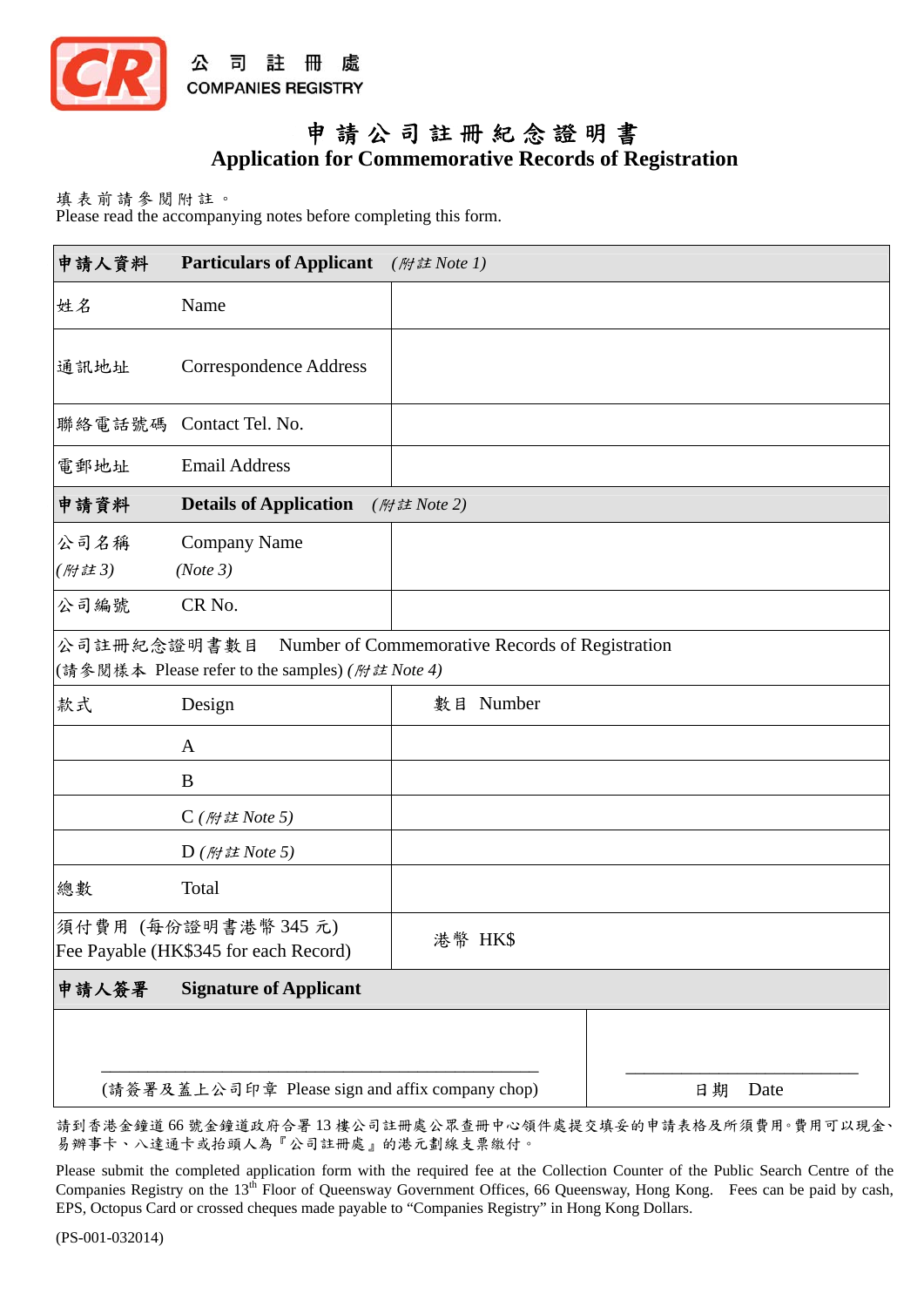- 1. 一間仍註冊的本地公司的董事,可為其公司申請公司註冊紀念證明書(「證明書」)。 證明書只作展示用途。申請人的個人資料只會用於處理申請。
- 2. 公司註冊處有權接納或拒絕任何申請。申請如不獲接納,公司註冊處會安排退回申 請費用。

證明書一般可於申請獲接納後的3個工作天內發出。如申請費用以支票繳付,證明 書會於支票兌現後,即大概 5 個工作天後發出。

- 3. 證明書只會顯示公司的現用名稱。
- 4. 證明書樣本只供參考。
- 5. 申請人如選擇證明書的 C款或 D款,須將下列指明規格的照片檔案儲存於電腦光 碟內,連同申請表格一併提交:

| 檔案格式 | $\log / \log / \log / \log / \log$ |
|------|------------------------------------|
| 最小尺寸 | 1000 x 700 或 700 x 1000 像素         |
|      | (相片將以3R之比例列印於證明書的指定空格內)            |

6. 證明書不可替代根據《公司條例》發出的「公司註冊證明書」。

## **Notes**

- 1. Any director of a live local company may apply for a Commemorative Record of Registration ("Commemorative Record") in respect of the company. The Commemorative Record is for display purposes only. Personal data of applicants will only be used for processing applications.
- 2. The Companies Registry may accept or reject any application at its sole and absolute discretion. In the event of any unsuccessful application, the Companies Registry will arrange for refund of application fees.

A Commemorative Record will normally be issued in three working days after acceptance of an application. Where application fees are paid by cheque, Commemorative Records will be issued after clearance of cheque in about five working days.

- 3. Only the current name of the company will be shown on the Commemorative Record.
- 4. Sample Commemorative Records are for reference only.
- 5. Applicant who selects Design C or D of the Commemorative Record should submit the application form together with a CD-ROM containing the image file of a photograph in specified format as follows:

| File format  | $\gamma$ png / jpg / jpeg / gif / bmp                                                                  |
|--------------|--------------------------------------------------------------------------------------------------------|
| Minimum size | 1000 x 700 or 700 x 1000 pixels                                                                        |
|              | (Photo will be printed in the scale of 3R in the specified box on the<br><b>Commemorative Record</b> ) |

6. Commemorative Record is not a replacement of the certificate of incorporation issued under the Companies Ordinance.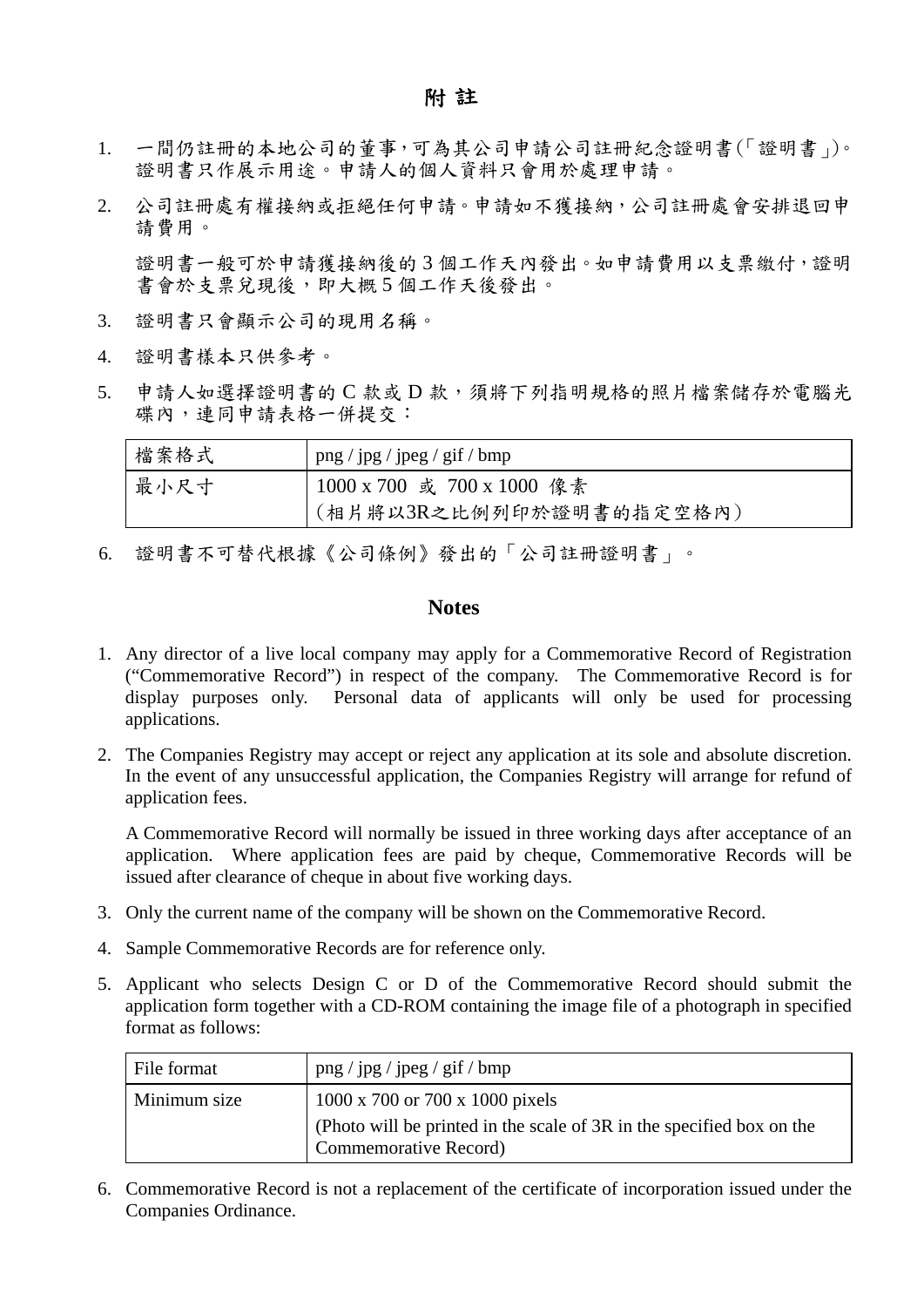款式 A Design A

## 公 司 註 冊 紀 念 證 明 書 **Commemorative Record of Registration**



編號 No. 8888888

本人謹此證明 **I hereby certify that** 

**e-Registry Demonstration Company Limited** 

註冊易示範有限公司

根據《公司條例》於 2011年2月 22日在香港成立為有限公司。

was incorporated in Hong Kong under the Companies Ordinance as a limited company on 2<sup>2</sup> February 2011.

本證明書於 **2014** 年 **3** 月 **3** 日發出。 **Issued on 3 March 2014.** 

> ( 簽署 Signature ) **………………….…………………………………** 香港特別行政區公司註冊處處長鍾麗玲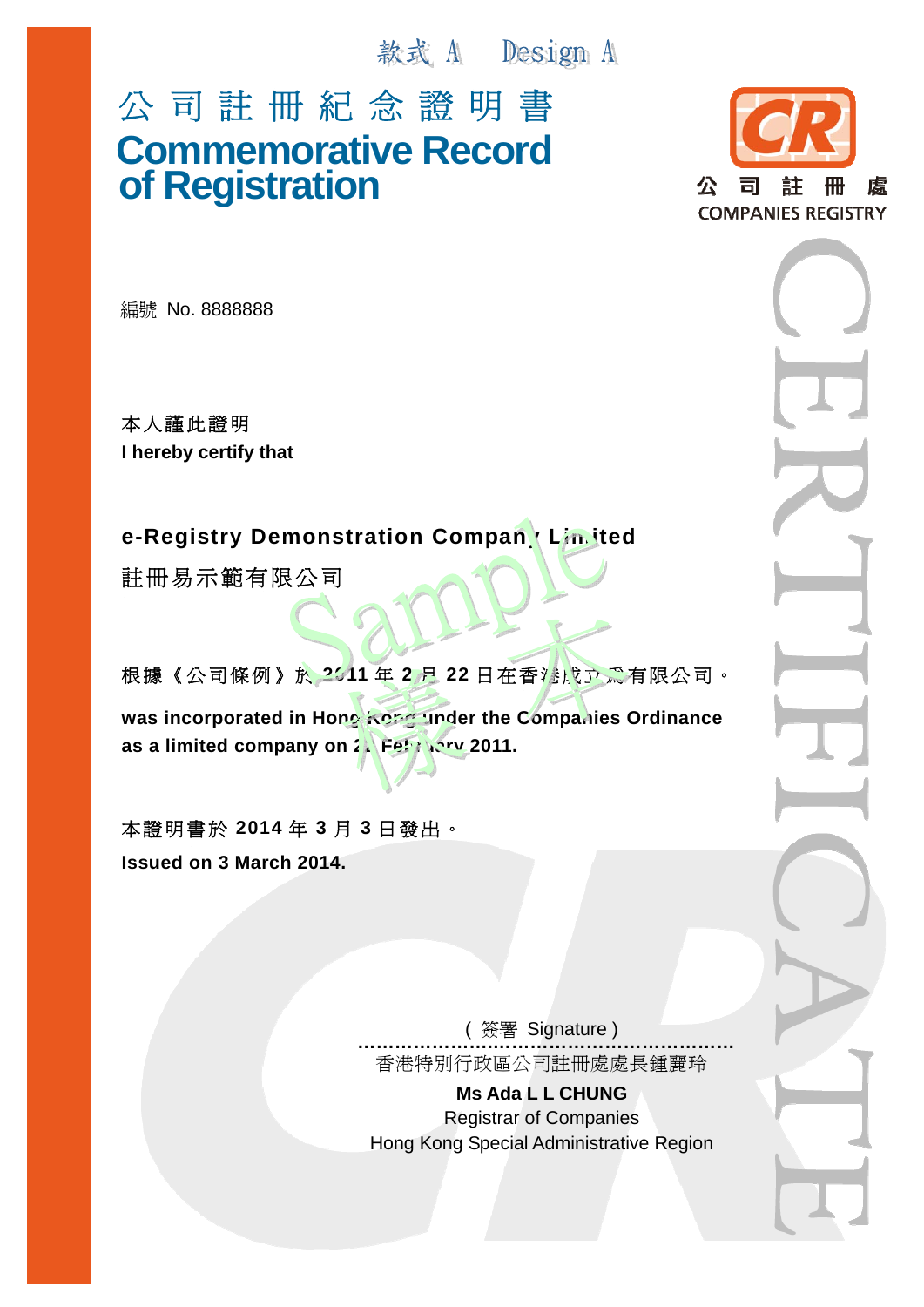編號 No. 8888888

款式 B Design B



## 公司註冊紀念證明書 *of Registration Commemorative Record*

本人謹此證明 **I hereby certify that** 

 註冊易示範有限公司 **e-Registry Demonstration Company Limited** 

根據《公司條例》於 **2011** 年 **2** 月 **22** 日在香港成立為有限公司。

**was incorporated in Hong Kong under the Companies Ordinance as a limited company on 22 February 2011.** 

本證明書於 **2014** 年 **3** 月 **3** 日發出。 **Issued on 3 March 2014.** 

> ( 簽署 Signature ) **………………….…………………………………** 香港特別行政區公司註冊處處長鍾麗玲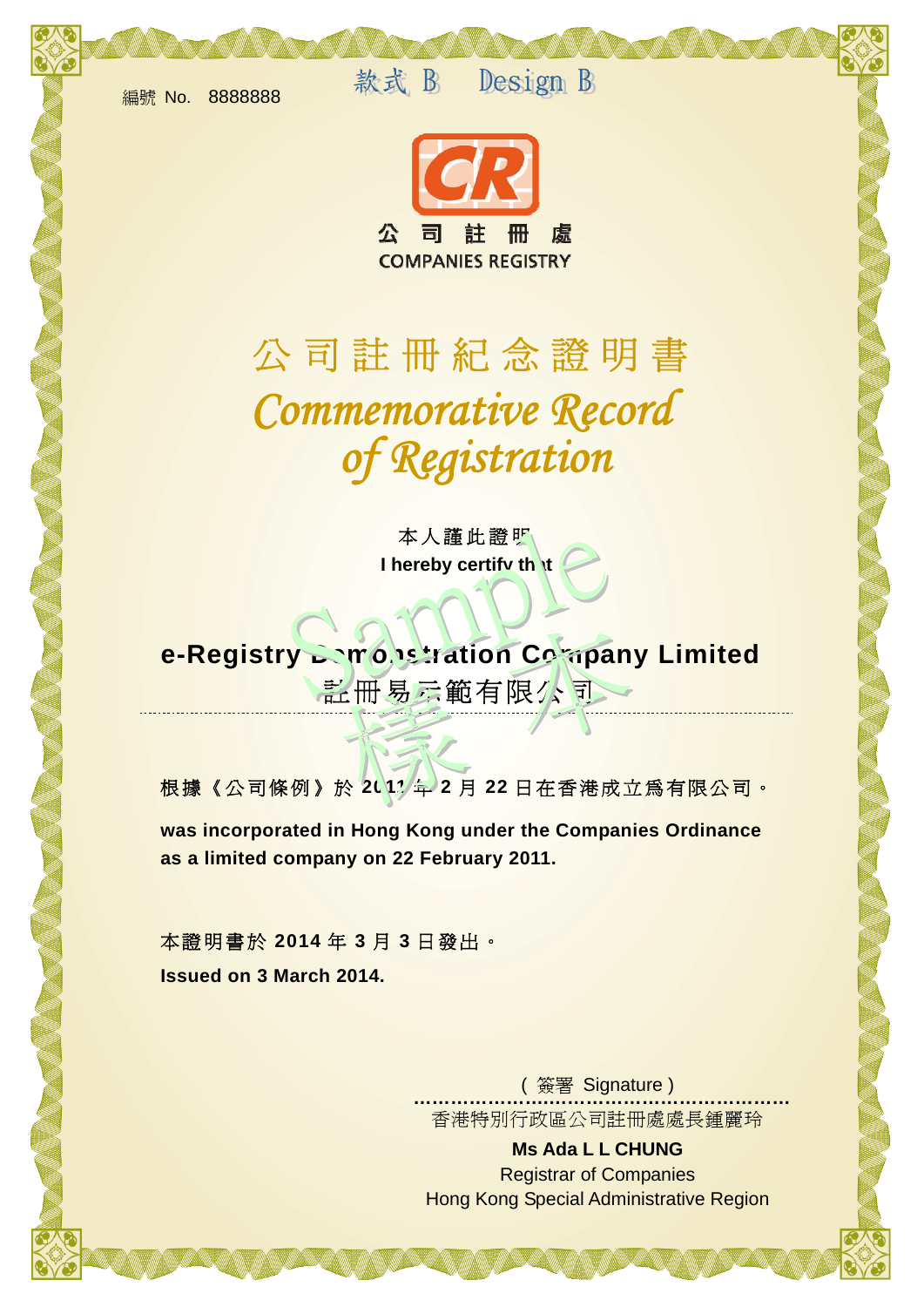



**by** applicant of Registration 公司註冊紀念證明書 Commemorative Record

編號 No. 8888888

本人謹此證明 **I hereby certify that** 

**e-Registry Demonstration Company Limited** 註冊易示範有限么

根據《公司條例》於 **2011** 年 **2** 月 **22** 日在香港成立為有限公司。 **was incorporated in Hong Rong Conget the Companies Ordinance** as a limited company on 22 Feb us ry 2011.

 $\mathbb{C}$ 

Design C

本證明書於 **2014** 年 **3** 月 **3** 日發出。 **Issued on 3 March 2014.** 

( 簽署 Signature ) **………………….…………………………………** 香港特別行政區公司註冊處處長鍾麗玲